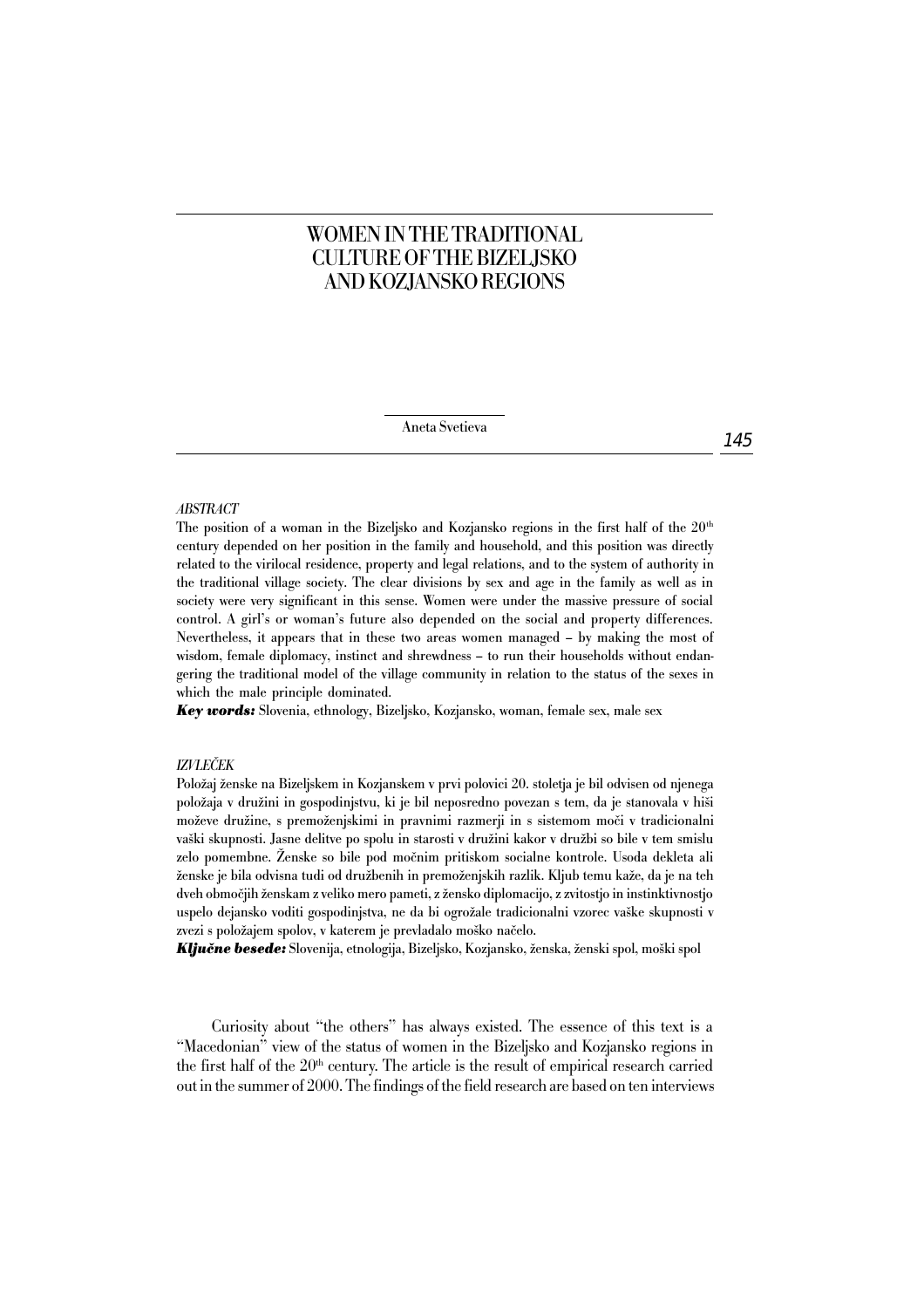with women and men in two age groups: 50 to 65, and 65 to 751 . The small number of informants may effect the quality of the conclusions, and this text is therefore more a sketch than a real study of the status of women in these Slavic areas from the early  $20<sup>th</sup>$  century to the period after the Second World War.

#### **The status of women in the family and household**

The research about the size of families in Bizeljsko and Kozjansko showed that until approximately the mid  $20<sup>th</sup>$  century extended or multi-generation families prevailed, consisting of the parents, their married son and his wife, and their children (i.e. the old, middle and young generations). At the same time nuclear families existed. In the period that followed nuclear families, consisting only of parents and their children, started to dominate, but even today there are still examples of extended, three-generation families.

The households in these regions formed around the husband's family, i.e. virilocal residence prevailed. One of the sons, usually the eldest one continued to live in the house of his parents after he married, while the daughters left when they married. One of the sons inherited the entire property, but he had to pay compensation to the others, either in money or immovable property. In principle the land of one family could not be divided. After the compensation was paid the other sons lived in separate houses, outside the property, or left the region in search of a job. It also occurred that a daughter, who did not marry, stayed on in the family house as she had the right to live in her father's (later her brother's, that is the inheritor's) house. Her status was not clearly defined. Sometimes it was that of a servant, while in other examples she had major privileges concerning family decisions and the upbringing of the children.

Uxorilocal residence, i.e. when the husband moved to his wife's family house, was very rare and was not met with approval.

By the mid  $20<sup>th</sup>$  century it had become quite common for newlyweds to establish their own separate, neolocal household.

The virilocal residence principle enabled early marriage, while the neolocal principle postponed it. The type of residence at the beginning of the  $20<sup>th</sup>$  century caused people to marry at different ages. Girls usually married when 16 and the popular opinion was that the bridegroom should be at least two years older than the bride.

#### **Women and family life**

There are still many traces of the former collective type of property that was typical of the period when extended families prevailed<sup>2</sup>. They are particularly connected

<sup>1</sup> The data of the interviewed persons are preserved on audio tapes in the archives of Kozjanski Park. Because they did not allow their names to be published, only their initials are used.

<sup>2</sup> Slavko Kremenšek, Matične in družinske knjige kot vir za etnološko preučevanje družine, Etnološki pregled 11, Beograd 1973, 99–103.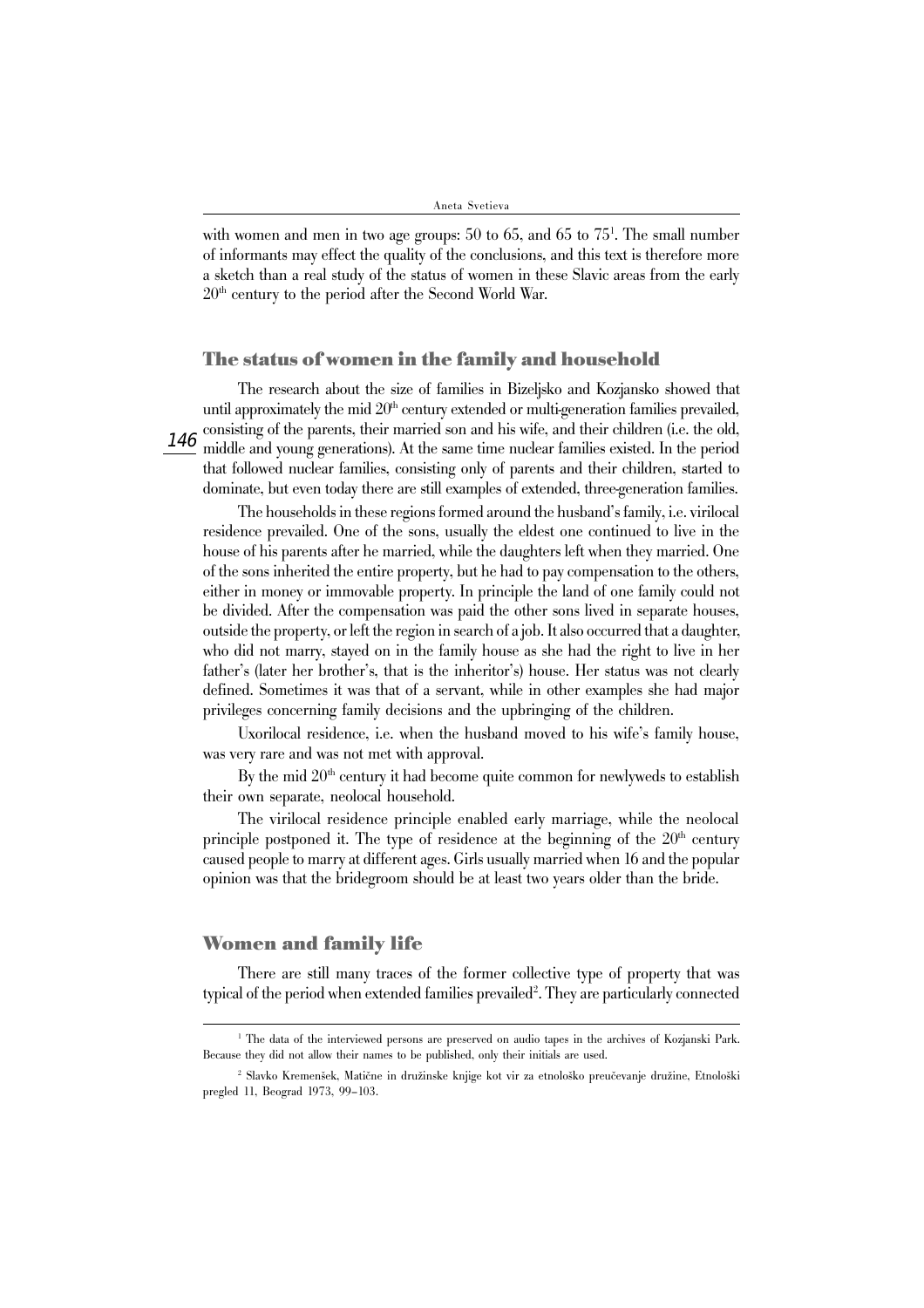with people's endeavours to preserve the family property, i.e. the land, the family home and the outbuildings as a whole and in accordance with traditional common law. For this reason the eldest son inherited the property and the other male inheritors were paid a certain share (*dediščina*). The female members of a family rarely inherited land.

the Slovene regions together with western standards of legislation. However, the 147 The entire property was entered in the land register as that of the husband or as the joint property of the husband and the wife and presented as a whole, regardless of the fact whether the wife had received a part of the land or other property from her parents. The (male) owners thus had complete control over the property and could leave it to whomever they wanted in their wills. This position made them very powerful within the family. Individual property and the institute of the will were introduced to introduction of these standards had no major effect on the use of common law. According to common law in Bizeljsko and Kozjansko the eldest son or the son who inherited the land was responsible for looking after the ageing parents. This attitude was deeply rooted in the mentality of the people from these regions. In some cases, when there was no male inheritor, a male related child was adopted.

The introduction of legislation which granted the right of inheritance to all those legally entitled, including women, gradually changed the traditional practices. But even in these new circumstances, some sort of compromise with the traditions was found. The father of a family made an agreement with his sons how much *dota* (compensation) each would receive when the property was transferred to the eldest son. The *dota* also included land, for example parts of a vineyard, other lots or money, but cash was usually short. If there were several sons, they all received lots of land or agreed to be paid with a certain amount of money. The principal intention was for the property to remain a whole, but if a second son (besides the main inheritor) continued to live in the same place after marrying, he received his own share. Those involved in the distribution were called inheritors (*dediči*). Disputes, of course, also occurred and if no agreement was reached, the head of the village – held to be a wise man - was asked to mediate3 . After he was given the property, the eldest son made an oral statement in the presence of a witness by which he agreed to the obligation of covering all the needs of the parents. Nowadays a written agreement is made which includes every detail connected with the life of the retired parents.

In the course of time positive legislation increasingly affected the use of common law. Women could obtain property in different ways: through their dowry *(bala* or *dota),* inheriting from their male or female relatives, purchase, earnings outside the house, and through the distribution of money between the women of nuclear families in a household. A woman's personal property could also consist of movable objects – folk costumes, tools (distaffs, looms, sewing machines, cash etc.).

In accordance with the common norms regarding property and regardless of the particular procedure governing the inheritance of real estate, the daughters of a family in principle did not receive any of the land. Until the first third of the  $20<sup>th</sup>$  century a

<sup>3</sup> M. Š., aged 74, Nova Vas – Bizeljsko, 20-07-2000.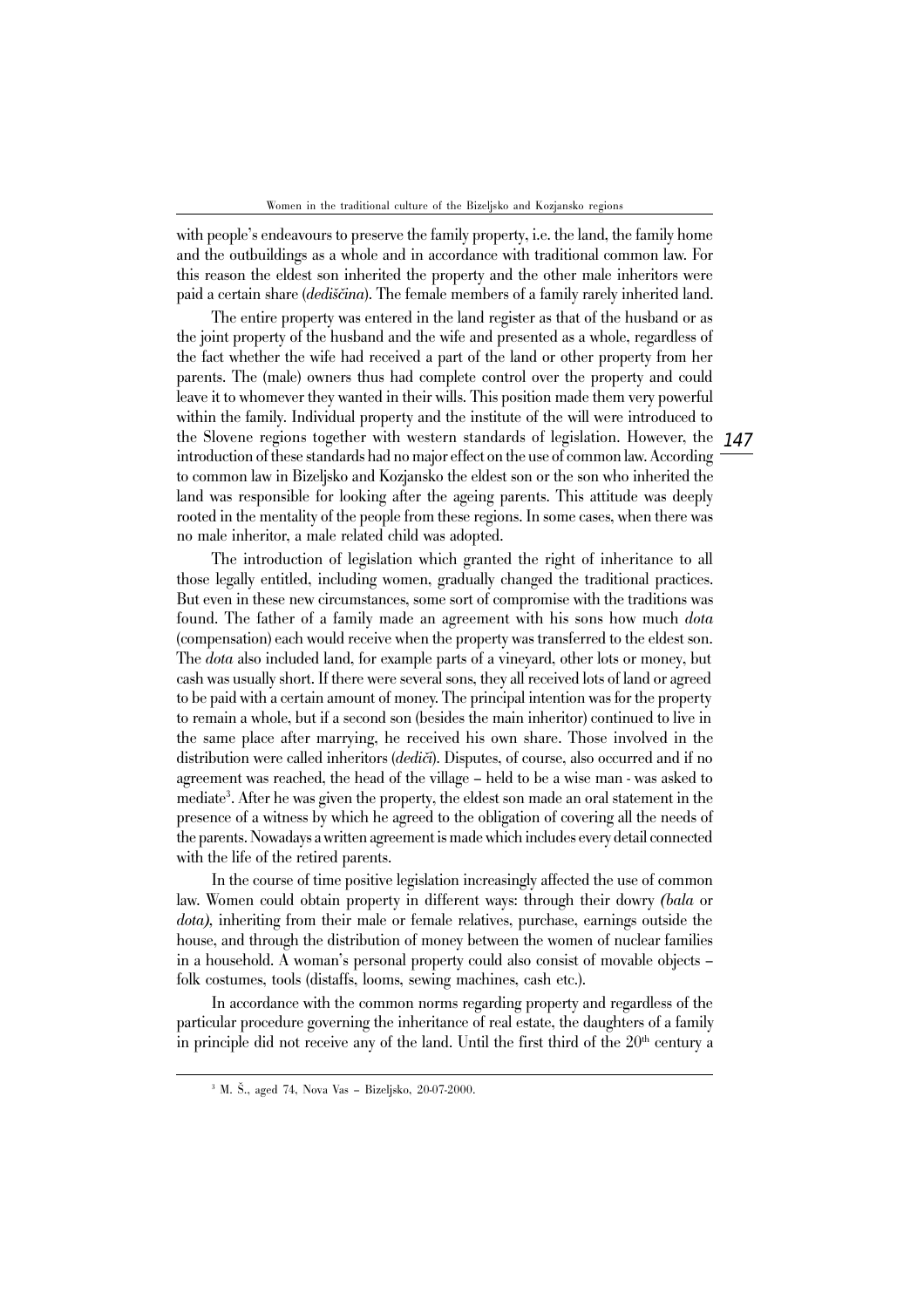$148$  house when they got married and the property was given to a male close relative $^4\!$ . girl was given only personal belongings when she married – clothes and shoes, sheets, knitwear etc. (*bala*). Occasionally they were given cattle, money and land (*dota*). In the latter cases cash was the preferred compensation because the land could then be inherited by the sons. A daughter inherited such property only if she was the only daughter or if the family was rich. Between the two world wars money became a very important item of the dowry, though it did not bear comparison with the shares given to the sons. Besides the introduction of positive legislation which gave women a status equal to that of men, common law prevailed regarding the share of the husband. This went so far that women could not expect to be given any part of the family's real estate. In a example from Bizeljsko three sisters, the only heirs of the property, left their father's Women did not always accept these practices voluntarily as is witnessed by the many

lawsuits through which women attempted to assert their property rights.

#### **Women, management and authority in the family**

Because of the patrilinear transfer of the name, surname and immovable property, as well as because of the virilocal residence, the husband had total authority in remote village households.

Every adult member of the family could ask for his or her share. The division into several households which became more common towards the end of the 19th century should be understood as a normal development in a period when there were increasingly less extended families, and in which the dominant principles of the new type of family were that of individuality and individual property.

In the extended families with common property the father or grandfather was the head of the family. Although the basic criterion for being the "head" of a family was age, the decisive factor was the ability to lead. There were also examples when the aged master of the house occupied the function only formally, while his eldest son actually managed the property. It was not easy for the ageing master to give up his first place in the family, as is confirmed by the saying: "*Ti meni luč – jaz tebi ključ*" – "Give me the candle and I shall give you the keys".

Owing to his function and age the head of the family way respected by the rest of the family and this respect was reflected in certain privileges which he enjoyed.

The division of labour between the women in the family depended on their age, marital status and how long they were married. Women had a double burden: their own family and the extended one (together with the rest of the members). The women in the house had many duties and the main responsibility was theirs. This fact is usually referred to by the saying: "*Žena podpira tri vogale, mož pa enega*" – "The wife supports three corners of the house and the husband one". When pregnant or during menstruation women had to go on working.

<sup>4</sup> M. Š., at the age of 74, Nova Vas – Bizeljsko, 20-07-2000.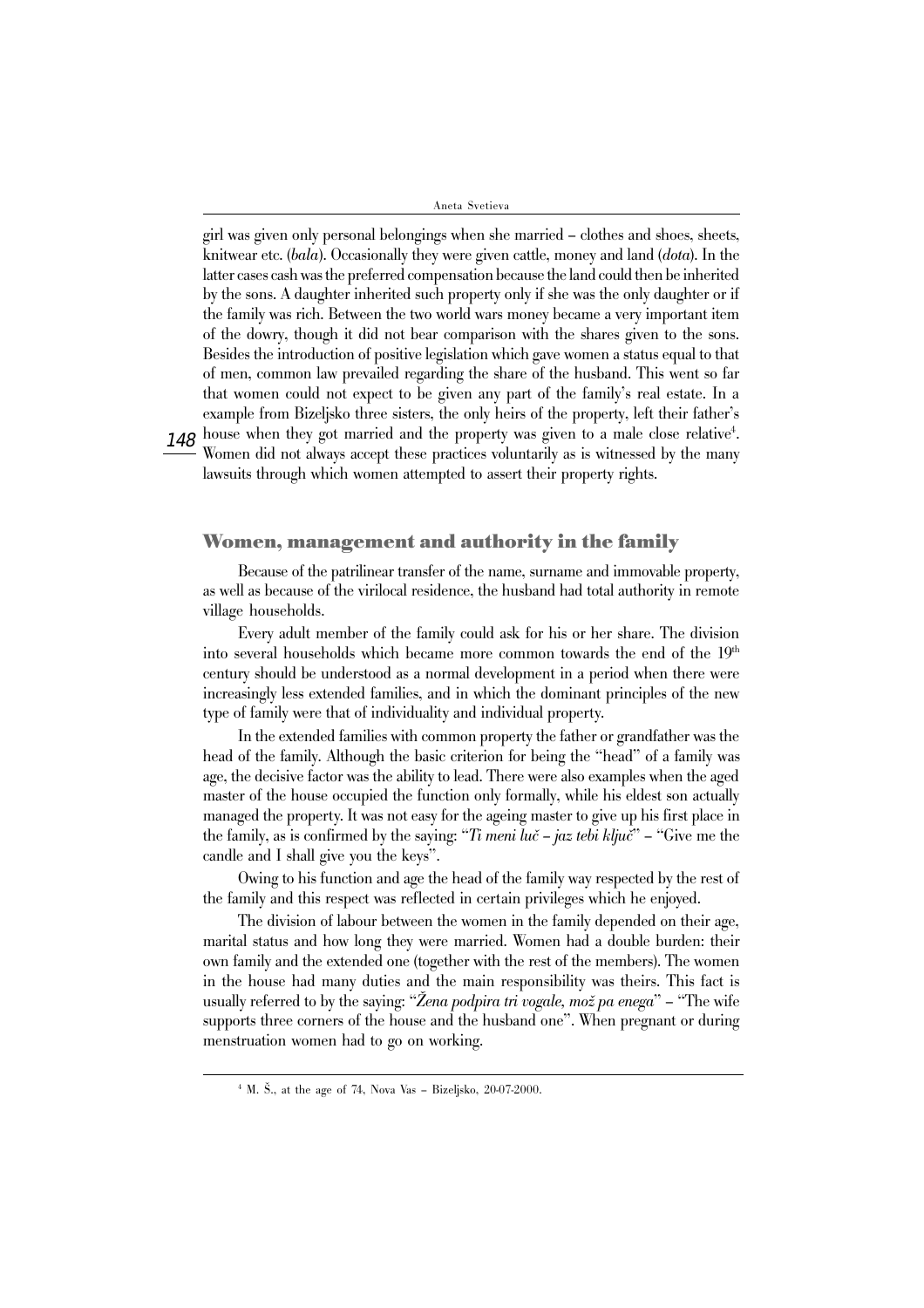In accordance with the principle of age the leading woman in the family was the mother (grandmother - *stara mati*), i.e. the wife of the old master. Competence, quick decisions and wisdom were important requirements for performing the function.

In these regions dominated by wine and wine-growing it is often mentioned that the men prefer to gather over a glass of wine than to get some work done ("*Bizeljčan je pijanc, če je dobro leto, če pa ni, pa živi kot prase pripeto*" – "A man from Bizeljsko is always drunk when the grape harvest is good; and if it's not, he lives like a pig in a box"5 ). In such conditions the wife sometimes took control of the household, not because she wanted to be the master of the house but out of sheer need. Although the research showed that many women indeed led their households, this was not considered normal but rather out of line". Popular expressions confirm this attitude: "*možača*" – virago, or "*pri tej hiši pa ona hlače nosi*" – "In this house it's the wife who wears trousers (who is the boss)".

149

## **Women and family relations**

Differences in sex and age were the basic elements of the social hierarchy. In the case of the Slovene villages in the Bizeljsko and Kozjansko regions they mean that men (male dominance) and elder people (the order of age) were higher in the hierarchy. Another important factor in determining the hierarchy was whether a person was married or not.

Nowadays it is thought that a true family relationship begins with the marriage of the bridegroom and bride, but this was different in the past. The relations between husband and wife in extended families was part of the wider relationships between all the members. In some cases women were not able to obtain the loyalty of their husbands. This is confirmed by examples in which a husband took the side of his mother in a dispute, or in which the extended family interfered with the life of the young couple.

There are some indicators that for a certain period the young daughter-in-law was treated as a stranger in the house of her husband. Her position was ambiguous as was the status of every person who achieved a new position. This situation lasted for a period of time which could be short or last quite a while (for example: until she gave birth to her first child). In this period of transition the daughter-in-law was differentiated from the other members of the family by what she was called, the attitude towards her, and the work she was given - mostly helping out with the chores.

The ideological domination of the male was based on patrilinearity and virilocality. A woman had to show that she respected her husband and men in general with as variety of signs which confirmed her as a submissive person. Women were expected to show their submission not only to their husbands but also in public, for all to see. Women were to not show nerves and never to voice their own wishes<sup>6</sup>.

<sup>5</sup> M. M., born 1925, Brezovica – Bizeljsko, 24-07-2000.

<sup>6</sup> I. D., born 1927 in Orešje – Bizeljsko, 27-07-2000.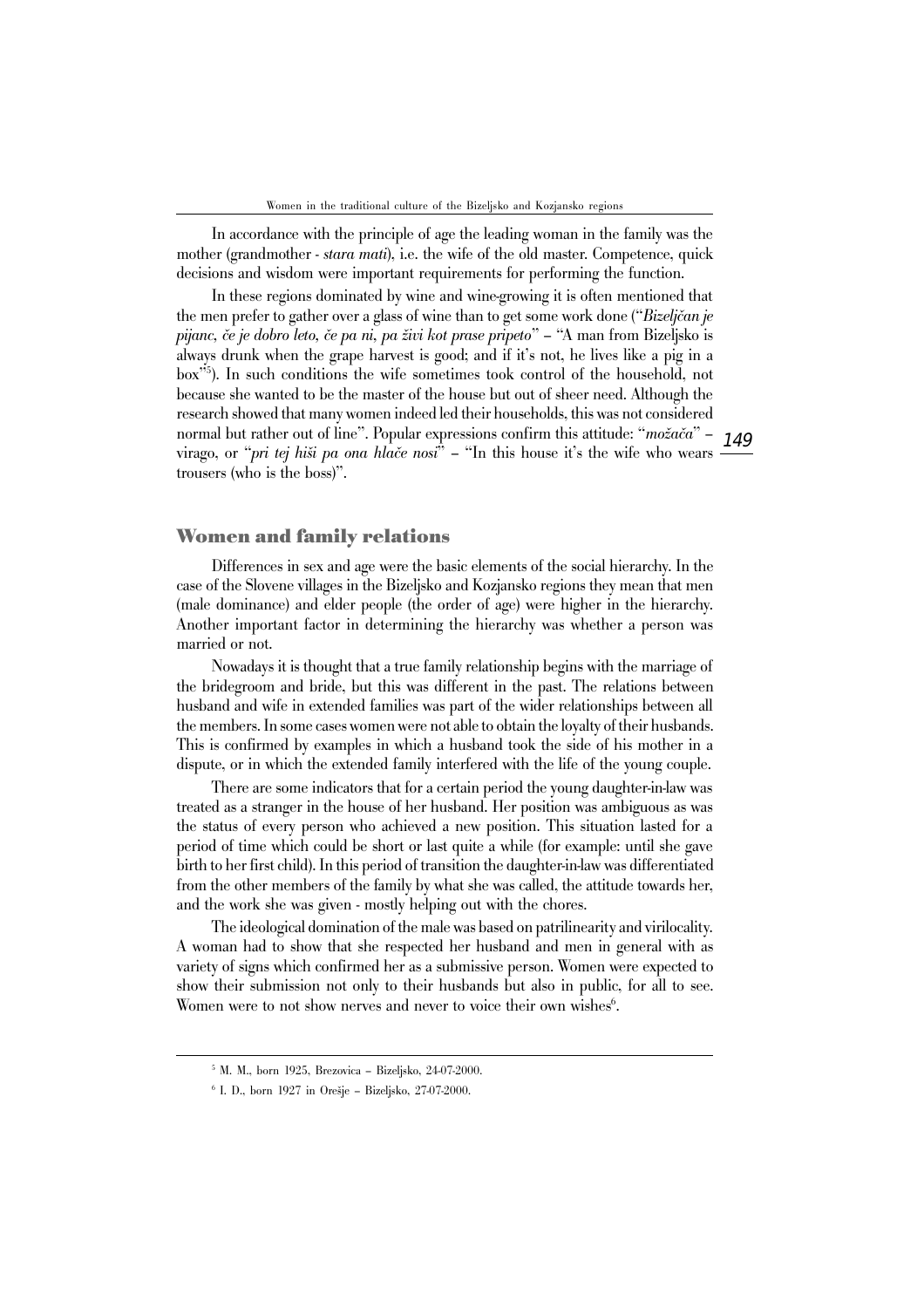In public a wife was subordinated to her husband and a husband's behaviour usually emphasised that he was his wife's master. Patriarchal relationships were thus effected at least on an imaginary level. But if we analyse the relations in households, in the private sphere, we come across a wealth of details which warrant a re-examination of the thesis that the sexual hierarchy prevailed in the everyday life of the early  $20<sup>th</sup>$ century. The data show that two principles prevailed: 1. The patriarchal principle which strengthened the dominant role of the husband in the local folk culture; and 2. the age principle which emphasised the role of the elder people but without differentiating between men and women. This shows that the hierarchy of age was interwoven with the sexual hierarchy.

150 The symbolical indicators of women's subordination do not reflect their real role in the family and the household. Women actually carried out all their jobs in the house independently: cooking, baking bread, cleaning, fetching water and firewood, taking care of the children, sewing, weaving, spinning, laundering, digging in the garden etc. They were also responsible for the chicken and the cattle near the house and the kitchen garden; they worked in the fields and in the vineyards, which included planting supporting sticks – the hardest job. Women publicly or secretly traded with various produce and products. The care of the children and their upbringing were central to the process of inculturation. Women passed to their children the basic cultural values and models of behaviour of the local society. The culturisation of village children was further carried out by professional institutions - schools. In the course of time and as a result of the social changes culturisation was discontinued and a number of cultural characteristics from the Bizeljsko and Kozjansko regions were lost, for example the old dialect of Bizeljsko – s*tara govorica* ("If you were to meet some who died fifty years ago, you wouldn't understand him at all and neither would we" said an informant 7 ).

The mother took care of the children of both sexes as well as of the older girls, while the father dedicated more care to the grown-up boys. Fathers rarely took babies in their arms because the care of little children was not part of the traditional male role.

If we compare the data about the upbringing of the female children we come across the constantly repeated statement that her first period caused fear and horror in every girl. In some cases a girl did not know what had happened to her for three months. And her anguish continued until her mother or a close female friend explained what had happened. Some women, who spoke to us about the time when they got their first period, blamed their mothers for not telling them anything about menstruation. It was something nobody ever mentioned. Girls hid the fact that they had their period; they washed and dried the towels secretly. During her periods a girl had the status of an unclean woman, it appears. Some of the mothers protected the girls by releasing them from doing hard work like doing the laundry in the stream or other hard labour. The mothers did this silently and simply protected the girls in their own way<sup>8</sup>.

Regardless whether the children used the familiar "ti" or polite "vi" forms to address their parents, they showed great respect toward them.

<sup>7</sup> I. D., born 1927 in Orešje – Bizeljsko, 27-07-2000.

<sup>8</sup> Jasna Sok (sociologist and ethnologist) born in Rogaška Slatina, Kozjanski park, July 2000.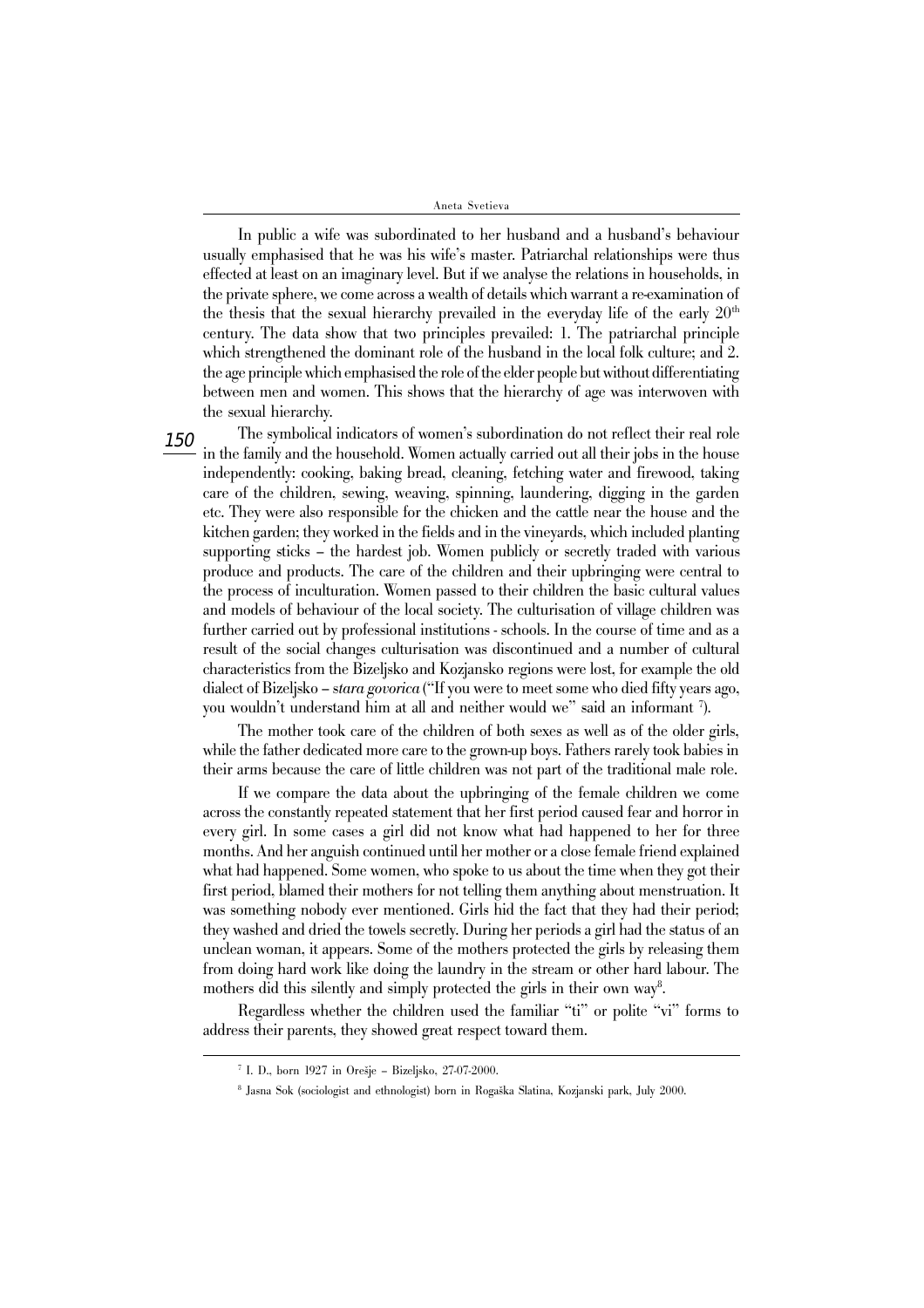Women in the traditional culture of the Bizeljsko and Kozjansko regions

Children were put to work very early in their childhood. Even three and fouryear-old children were expected to do something useful, e.g. holding a baby or distaff. From their fifth or sixth year children began to take part in real work. Girls started to learn about a woman's jobs and the model of a woman's behaviour, while boys were introduced to the work of men. At the same time boys and girls started to wear different clothes, while previously they were dressed both in the same way. This child "labour" was more a matter of upbringing than a real contribution to the household. Until they started attending school boys and girls carried out similar jobs: collecting eggs from the nests, fetching firewood, etc. Sweeping was for the girls only. When the father went to the market he took with him only the boys. This was his way of introducing them to his work. Some chores like fetching water were carried out by both boys and girls. Mothers would relieve only the weaker children or those that were ill. Children learned more in the way of games. The field research, however, showed that these games differed from what they are nowadays. Children worked hard and had very little free time. Games were merely a break between two jobs. The moment a girl recovered, she was given another job right away. Both girls and boys were beaten as a punishment for not doing their jobs properly<sup>9</sup>.

It was further customary in the region for the children to look after the aged parents. If they disobeyed, they were scolded. In a culture, in which the differences in age played a important role in the social hierarchy, children were taught to respect old age from their early childhood.

Based on the processed material we may conclude that until the first quarter of the 20<sup>th</sup> century every member of a family had a specific place in the household. A person's life was determined by his or her sex, but it also depended on age and marital status. Although the sexual (pre)determination was an immovable constant, age was the main factor in defining the relations between the members of a household.

#### **Sex and age divisions in the village**

The villages of the Bizeljsko and Kozjansko regions constituted the principle framework of communication and the basic space for establishing social relations in the first half of the  $20<sup>th</sup>$  century. As in the family the village environment reiterated sex and age as the main factors for establishing relations between people.

Unwritten rules separated the male and female spaces: on Sundays the men and women of the village met and talked separately; they then proceeded separately to the church and stood in separate groups in front of the church, etc. The sexual division contributed to the formation of small or big groups of the same sex which were especially important for the young. Young people thus established close relations with members of their own sex.

The bands of boys were organized on the level of one village or a part of a village. It appears that these bands had no firm organisation, but they participated in some

<sup>9</sup> Jasna Sok (sociologist and ethnologist) born in Rogaška Slatina, Kozjanski park, July 2000.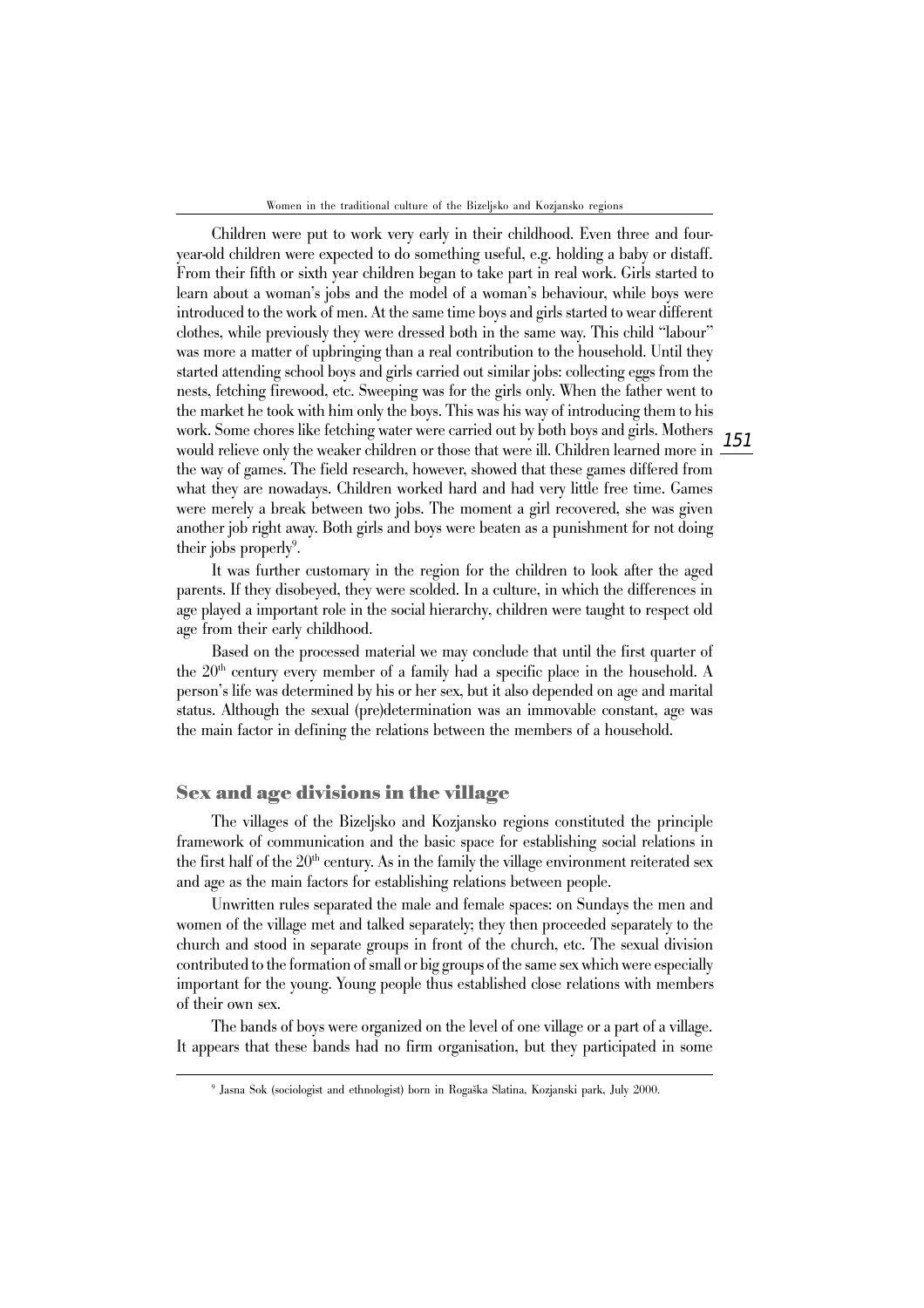customs (e.g. at Shrovetide). The boys used to make male dolls and at night placed them in front of the houses (or on trees) where girls (of the right age) lived who had not married by Shrovetide. This custom was called "*do pusta*"10.

The boys also gathered for singing. According to the interviews the men from Bizeljsko used to sing particularly well with a specific enhanced vocalisation: olala, loo-o… Especially during the harvest the boys used to gather on high places and then went from house to house in order to sing to the girls with their hats askew<sup>11</sup>. This shows that they were privileged in communicating with the girls from the village, something they considered their natural right. This behaviour witnesses to the existence of endogamy in the village and region and to the intentions of the boys to continue the

 $152\,$  tradition. When a local girl married someone from the other side of the Sotla River she was looked upon with disdain and called a "Croatian", while the boy from the other side of the river was derided with comments of the type "*Proklet je Hrvat tat*" – "Damn the Croatian thief", "*Vsak Hrvat je tat*" – "Every Croatian is a thief"12. When poor boys and girls from the Croatian side of the Sotla came to Bizeljsko for season jobs, the danger augmented:

"They came to work here from households from the other side of the Sotla, in particular to plant supporting sticks and to do other jobs in the vineyards. Some were very good at planting sticks and others at how to cut them. There were two women who were very good at both jobs. They usually came on Sundays. The men worked separated from the women. The women wanted to be independent when carrying out the job. Apart from this, payment was to the individual, so that the men did not know how much the women got for their work. After they were paid both the men and women were offered wine"<sup>13</sup>.

But there were other occasions when boys and girls could make closer contact under the supervision of elder people. The young could see each other in the fields or during some major activities like husking the crops. The job was done sitting and when it was finished a meal was served, pastry and meat, and afterwards there was singing and dancing because there was always someone who knew to play an instrument. The friendship continued at the other farms during the following days. The young people knew in advance in which house they were going to work. This went on for fifteen to twenty days until the seasonal work was finished. Other opportunities for socialising was when poultry was plucked, but this was done in the evenings and more a women's job. The third way of socialising was during the *mlačva* – manual threshing - when the young and older men gathered and it was also followed by a feast. The fourth way was

<sup>10</sup> I. D., born 1927 in Orešje – Bizeljsko, 27-07-2000.

<sup>11</sup> A. F., aged 75, Orešje – Bizeljsko, 20-07-2000.

<sup>12</sup> A. F., aged 75, Orešhje – Bizeljsko, 20-07-2000; Jasna Čapo, Hrvatsko slovenski brakovi uz rijeku Sutlu, Zgodovinske vzporednice slovenske in hrvaške etnologija, Dolenjske Toplice 1987, Ljubljana 1988, p. 114–135.

<sup>&</sup>lt;sup>13</sup> A. F., aged 75, Orešje – Bizeljsko, 20-07-2000; Božica Somek-Machala, Sezonski rad oko Bizeljskog u svijetlu slovenskog-hrvatskih prepletanja, Zgodovinske vzporednice slovense in hrvaške etnologije, Dolenjske Toplice, 1987, Ljubljana 1988, p. 136–151.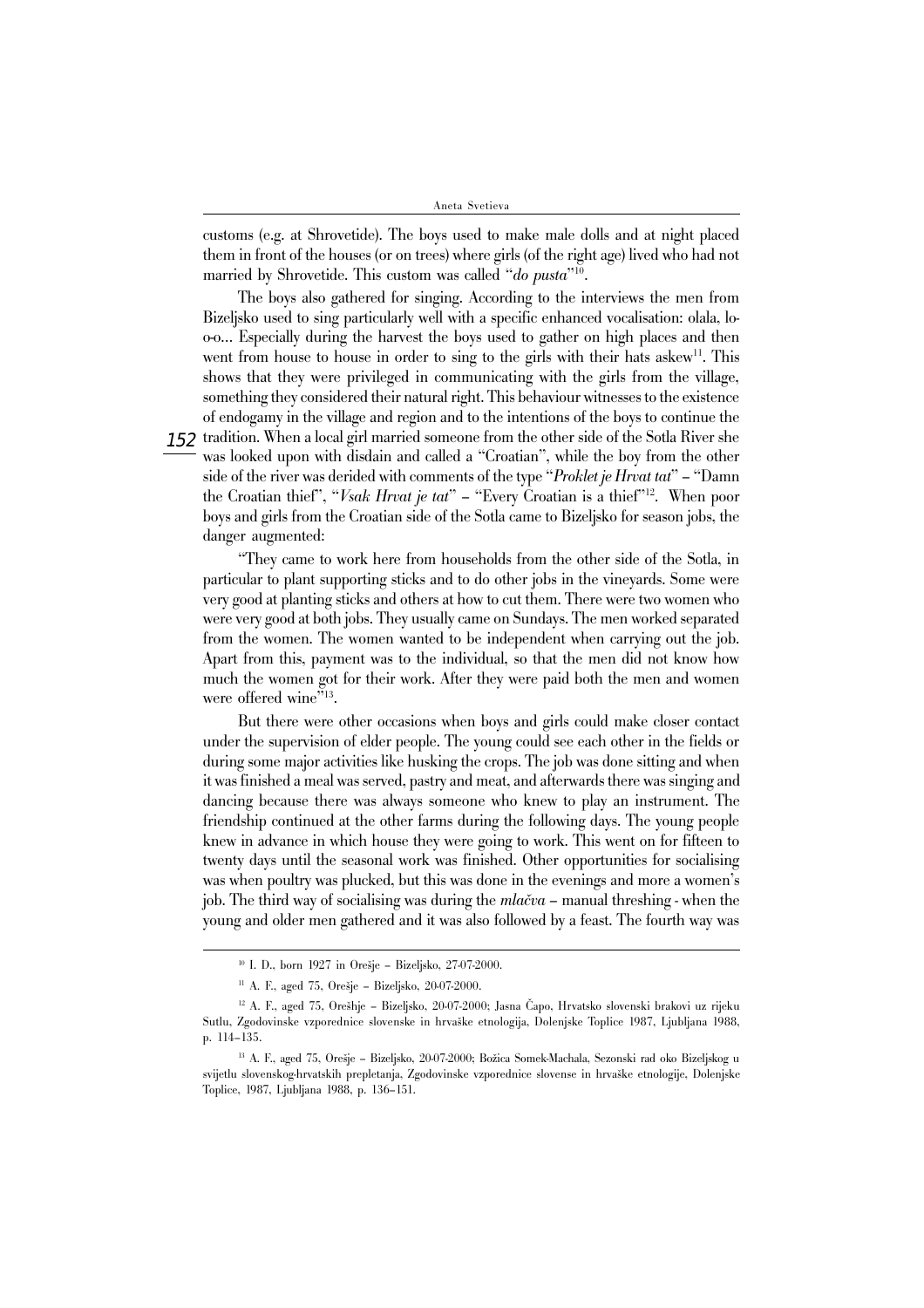during a pilgrimage (*romanje*) to Sveta Gora and the church of the Virgin Mary (on September  $15)^{14}$ . Pilgrimages were preceded by long periods of preparing the provisions for the road, etc. Secular and sacral aspects were quite similar. In the church courtyard merchants sold all kinds of goods and it was an opportunity for the pilgrims to buy something. People sold heart-shaped pastry for boys to buy them and give them to girls as a sign of affection. These aspects were also present during the major church holidays, for example at Christmas. Sundays were observed as holidays and young people could meet at the church for mass.

#### **Women and social control**

In these small village communities where everybody knew everybody else the lines between what was private and what was public were not very clear. The community commented on and judged everything anybody did. Very effective were the public notes about people who had ignored the moral standards because by punishing one person the others were warned what may happen to them if they acted in the same way. Gossip and public criticism were the main instruments used to discourage prohibited behaviour.

Major attention was paid to the morals of female children and girls. Their parents and brothers were very strict and limited their freedom of movement. Their behaviour was also observed by the villagers. The worst treatment went to girls who had a premarital sexual relationship or got pregnant as a result of such a relationship. When it was said about someone that "his mother gave birth to him in her lap" or that "she left the child on a bare tree", it meant that the child was illegitimate, though this was not mentioned directly. Because of the humiliation involved women often gave birth to illegitimate children in the fields. Other and more offensive words for illegitimate children were *faček* and p*ankert* (bastard).

Women who gave birth to illegitimate children also were in fear of the Church. Superstition made them believe that a baby who died without being baptised would bring evil luck. The church laws were very strict and prohibited non-baptised children to be buried in the village cemeteries<sup>15</sup>.

There were cases when a girl who had given birth to an illegitimate child was forbidden to ever return to her father's house. Her family acted as if she was forgotten and so did the rest of the village. Some informants said that she was condemned by the village community. She left the child with her parents and went to live in some other city or village where nobody knew her and after some time she got married there. In this way she cut off the relations with her child, her parents and the village.

Women who were unusual in their attitudes, style of living or appearance were accused of witchcraft. This was enough for the villagers to suspect that they performed

<sup>14</sup> Jasna Sok, Občina Šmarje pri Jelšah, Ljubljana 1991, 170–189.

<sup>15</sup> V. P., born in 1927, Orešje – Bizeljsko, 20-07-2000.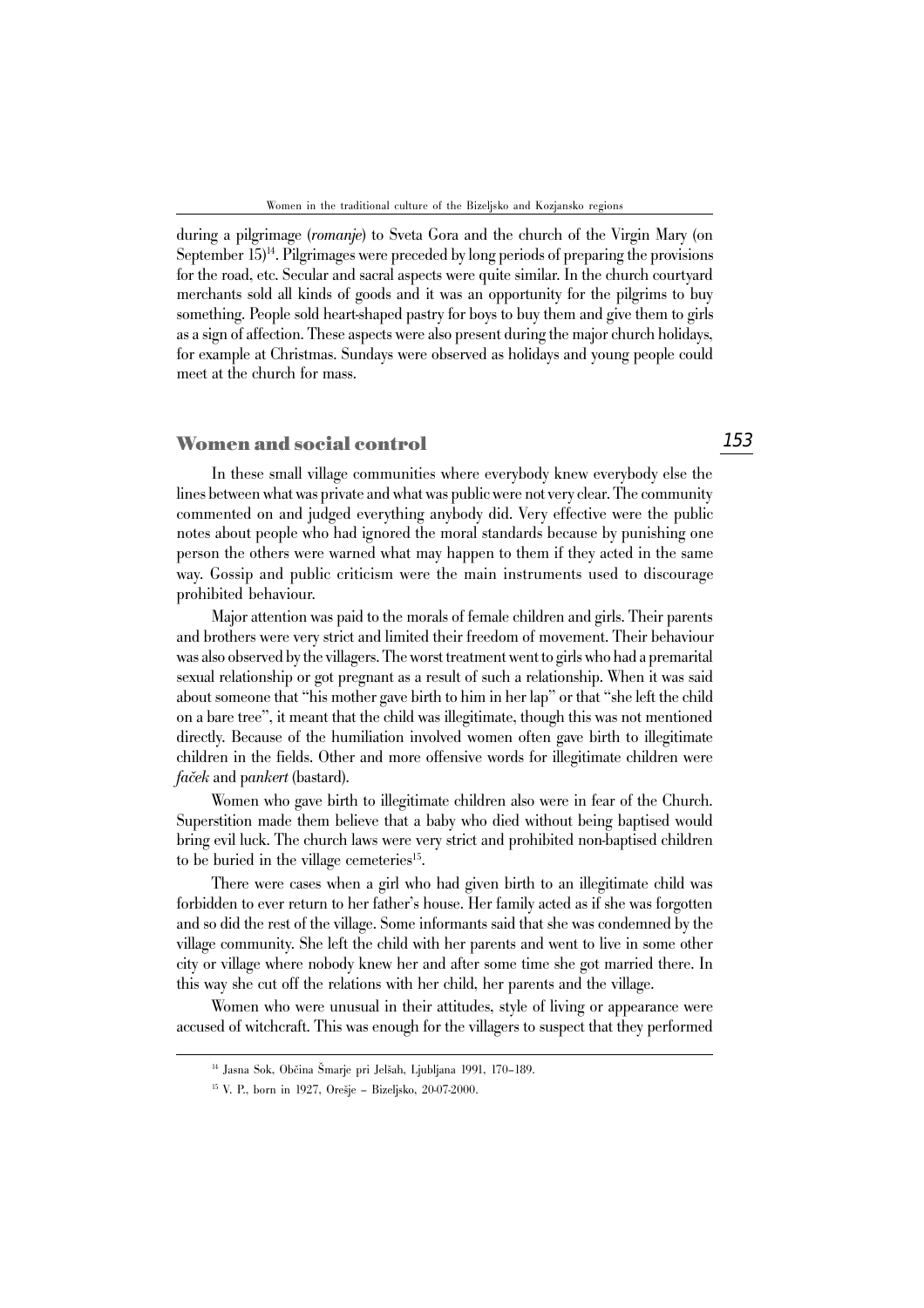$154\,\mathrm{``the\,\,devil\,\,exited\,\,from\,\,her\,\,``\,and\,\,this\,\,was\,\,of\,\,course\,\,further\,\,proof\,\,that\,\,she\,\,was\,\,indeed\,\,a}$ forbidden acts and that they were guilty of everything bad which occurred, including storms, bad weather, etc. According to one informant an old lady picked up a stone to hit a woman suspected of witchcraft. This happened in Orešje in the Bizeljsko region in 1938 after hail "as big as a fist" destroyed all the vineyards. It was believed to be have been caused by a women called Temička. Nobody said so to her face, but the rumour spread through the village. Children were forbidden to visit women suspected of witchcraft for fear of spells being cast on them<sup>16</sup>. These women were considered guilty if a cow lost its milk and of many other things. When a woman who was supposed to be a witch died, no one from the village entered her house. It was believed that at the moment of her death the chimney of her house would be ablaze with sparks and smoke because witch.

# **Women with in the system of social and property divisions**

Popular opinion holds that someone is poor if he has no land of his own, but many children – a condition typical of the Bizeljsko and Kozjansko regions. Women used to bear children during their entire reproductive cycle. The reason for families with four, eight, twelve and even more children was said to be the need for labour force and another reason was that women did not use contraception. A typical saying is connected with a daughter telling her mother that she does not want to have many children. The mother told her that the only solution was to "put both her legs in a kettle"17. In itself the abundance of children was a reason for poverty and also explains why children were given little attention. The story of a mother with five children who had to beg in order to provide a living for her family is indicative. The children were left on their own in the house and her four-year-old daughter always remained on the tiled stove because she had not yet learned to walk<sup>18</sup>.

Our informants considered a woman from Bizeljsko or Kozjansko to be poor if she had many children but no husband, or a husband who was lazy and an alcoholic. Other criteria of poverty were a little, old house, old clothes, torn shoes, poor hygiene, the lack of food, and walking barefoot. Such conditions limited the communication poor women had and contributed to their isolation because they avoided meeting other people. In order to survive poor women and girls worked as season workers or as maids (*dekla*) in the houses of wealthier villagers. Poor girls earned some money by digging in the vineyards, which was very hard work. They were forced to work even during their periods if they wanted to keep their jobs. And they could not afford to take a few days off because the owners would not hire them again. While they were digging the blood ran down their legs. It was very hard for the girls who worked on the properties

<sup>16</sup> A. F., aged 75, Orešje – Bizeljsko, 20-07-2000.

<sup>17</sup> J. T., born in Podsreda in 1924, 24-07-2000.

<sup>18</sup> J. T., born in Podsreda in 1924, 24-07-2000.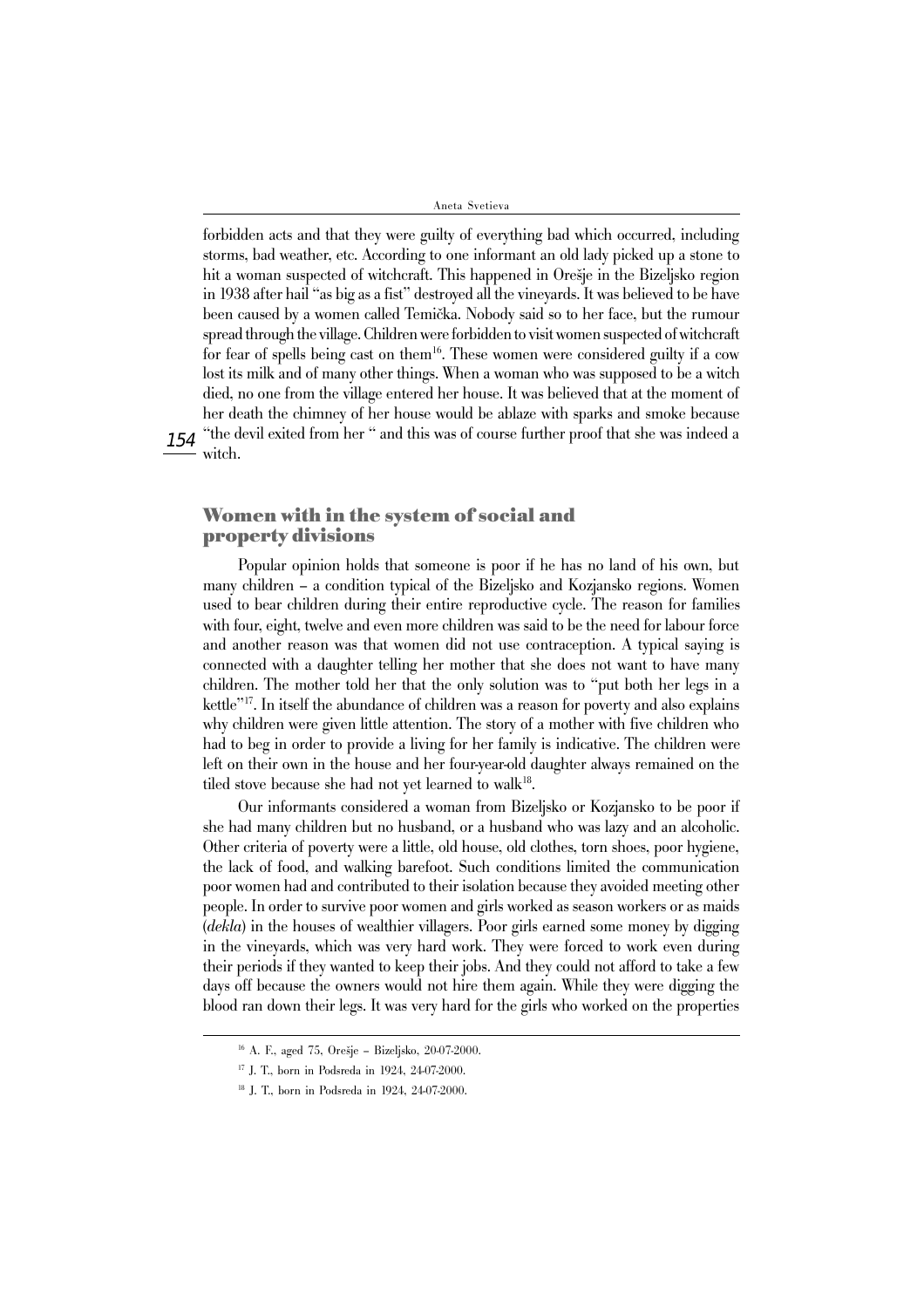of others to make a living<sup>19</sup>. In order to reduce the blood flow some of them drank alcohol in the morning. This indeed reduced the blood flow during the day and intensified at night $20$ .

thought that they could manage on their own. At home they first learned to cook, do  $155$ It was quite common in the Bizeljsko region for boys and girls to leave their homes in order to work as servants at the age of ten to twelve. Poor girls searched for employment as maids or nannies in nearby or distant towns. Between the two world wars Slovene girls from the Bizeljsko and Kozjansko regions were highly appreciated as maids by rich families in Zagreb ("Our women were accepted as servants at the homes of ministers and diplomats. They were considered to be very diligent. They left at the age of 17 to 20 when they became conscious of themselves and when their parents the laundry, etc. Some of them never came back from Zagreb " $)^{21}$ .

The social and the property status played a very important role in arranging marriages. Both partners were expected to be of equal social status and of similar means. It was a disgrace for a lad to marry a girl who had nothing, who was from a poor family ("the daughter of a day-labourer"). Day-labourers had no other income and survived by going to the village every day, looking for odd jobs for which they were paid very little or only given food. The girls from these families had a very hard life. When a boy from a rich family wanted to marry a day labourer's daughter it caused them both a lot of problems. But in the real life there were many examples of such marriages<sup>22</sup>.

The latest field research carried out in the Bizeljsko and Kozjansko regions, combined with data from the literature dealing with the status of women in the traditional family and village community show certain specific characteristics, but they also reveal characteristics which were common in the wider South-Slavic and Middle-European regions.

## **Conclusions**

On the manifest level and within the frameworks of the household and village community the male principle dominated. This is confirmed by the direct statements of the women who in every situation were subordinated to their husbands regarding all the rights and obligations in the family and society. Our research of the anatomy of family relationships leads us to the conclusion that in reality women were often the key persons in the family, because the husbands were not always able to comply with the "model" of the traditional culture as far as men's rights and the obligations were concerned. It therefore appears that the women of the Bizeljsko and Kozjansko regions managed to run their households through a lot of wisdom, female diplomacy and

<sup>19</sup> J. T., born in Podsreda in 1924, 24-07-2000.

<sup>20</sup> Jelka Pajd, ethnologist, Kozjanski park, July 2000.

<sup>21</sup> V. P., born in 1927, Orešje, 20-07-2000.

<sup>22</sup> Jasna Sok (sociologist and ethnologist), born in Rogaška Slatina, Kozjanski Park, July 2000